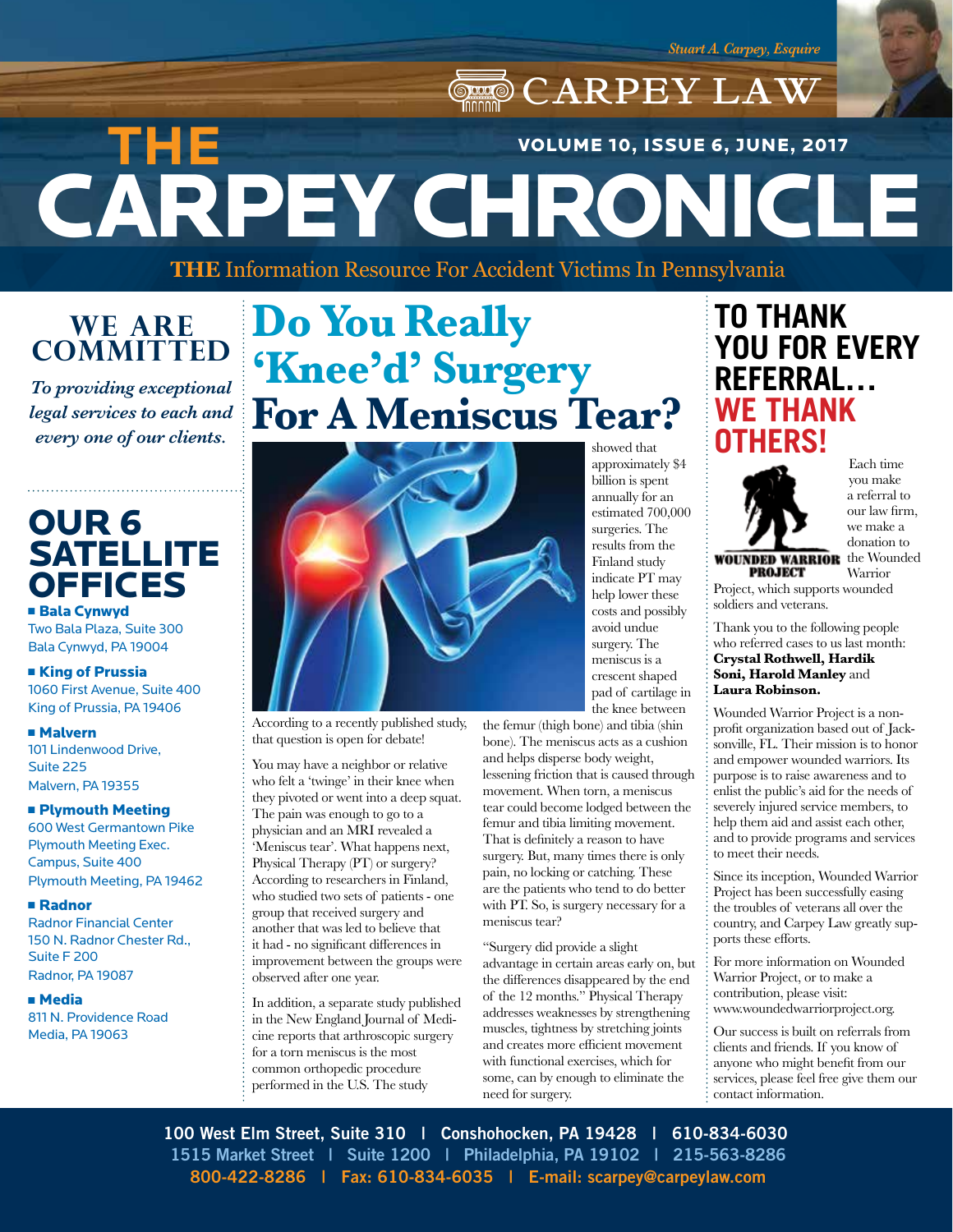### THE CARPEY CHRONICLE

## **Summertime Slaw Salad**  LAURA CARPEY'S RECIPES OF THE MONTH

Crunchy and flavorful, but not traditionally creamy, this is the unconventional cole slaw that will become your go-to all summer.

#### **INGREDIENTS**

#### *Salad:*

- $\blacksquare$  1 bag cole slaw mix (shredded cabbage with out dressing)
- $\Box$  2-3 scallions, sliced
- $\blacksquare$  <br> Handful of shredded carrots
- $\Box^{1/2}$  cup sliced almonds, toasted
- $\square$  2 packages ramen noodles (chicken flavored), uncooked and broken up, reserving seasoning packets for dressing

#### *Dressing:*

- $\square$  2 tablespoons white vinegar
- $\Box$  2 tablespoons sugar
- <sup>n</sup> Seasoning packets from ramen noodles
- $\Box$ <sup>1</sup>/<sub>2</sub> cup olive oil

# **Bakery House Peach Pie**

#### **INGREDIENTS**

#### *(Basic pastry for double-crust pie):*

- $\Box$  2 C all-purpose flour
- $\blacksquare$  1 tsp salt
- $\Box$  2/3 C vegetable shortening, cold
- $\equiv$  2 to 4 T ice water

#### *(peach filling):*

- $\Box$  5 C peeled, sliced, ripe peaches
- $= 5$  T instant flour
- $\Box$  3/4 C granulated sugar
- $\blacksquare$  1/4 tsp salt
- $\blacksquare$  1 T freshly squeezed lemon juice

#### **INSTRUCTIONS**

1. Prepare the pie crust: Combine the flour and salt in a large bowl. Cut shortening into flour until small lumps appear, for a coarse crumb. Add just enough ice water to form the dough into a ball. Divide dough in half. Flatten each half into a 4-inch disk and wrap in plastic wrap. Refrigerate 30 minutes.

2. When ready to proceed, remove dough from refrigerator. If stiff and very cold, let stand until cool but pliable. Place dough between two sheets of waxed paper and roll into a 12-inch circle, working from the center outward, turning the sheets and dough 1/8-turn with each roll. Transfer and fit dough into engrossed pie dish. (Carefully roll dough around pin and unroll onto pan; or fold dough in quarters, put the point at the center of the pan and unfold dough.)



#### **INSTRUCTIONS**

Toss salad ingredients in a large bowl. Whisk together dressing ingredients in a small bowl and toss with salad. Serves 4.



**Stuart Carpey Named To The National Trial Lawyers: Top 100 Trial Lawyers For The 4th Year In A Row!**

"The National Trial Lawyers is a professional organization of America's top trial lawyers. Membership into the organization is by invitation only and is extended to those individuals who exemplify superior qualifications, trial results, and leadership in their respective state or major geographical area. The National Trial Lawyers has evaluated Stuart Carpey's qualifications and now extends an exclusive invitation to him based on his performance as an exceptional trial lawyer in the practice area of Civil Plaintiff law."

Do not stretch dough. Roll remaining dough for top crust or lattice strips. Set aside to rest.

3. Prepare the pie filling: In a large bowl, combine peaches, flour, sugar, salt and lemon juice just until moistened. Spoon into the unbaked pie shell and dot with small bits of butter.

4. Fit top crust or lattice strips over filling; trim edges at rim. If using full top crust, cut slits to vent steam. Fold dough from bottom crust up and over the rim, pinching to raise and seal rim. Brush all exposed dough with beaten egg.

5. Bake in preheated oven at 375º degrees until filling begins to bubble up, 35-40 minutes. (For convection oven, bake at 350º degrees for 30-35 minutes.)

### **REMINDER ABOUT OUR FIRM'S COMMUNICATION POLICY**

**About us:** We perform very high quality legal work. We are highly competent and we have a highly competent support staff, but we are not perfect. We can make mistakes. We will correct a mistake if we find it or if you point it out.

It is our policy to return phone calls in the order they are received and based on the priority of the

situation. If you leave a message, your call will be returned usually within 24 hours. Some clients feel that calling multiple times in a day will get their call answered faster, but that is not the case. Email is the quickest way to get a response from anyone in the office.

We work by appointment only. Without an

appointment, it is unlikely Mr. Carpey would be able to meet with you.

Please utilize our support staff to answer your questions and to give you status reports. Our legal assistants and paralegals are very experienced and will often be able to respond to your requests.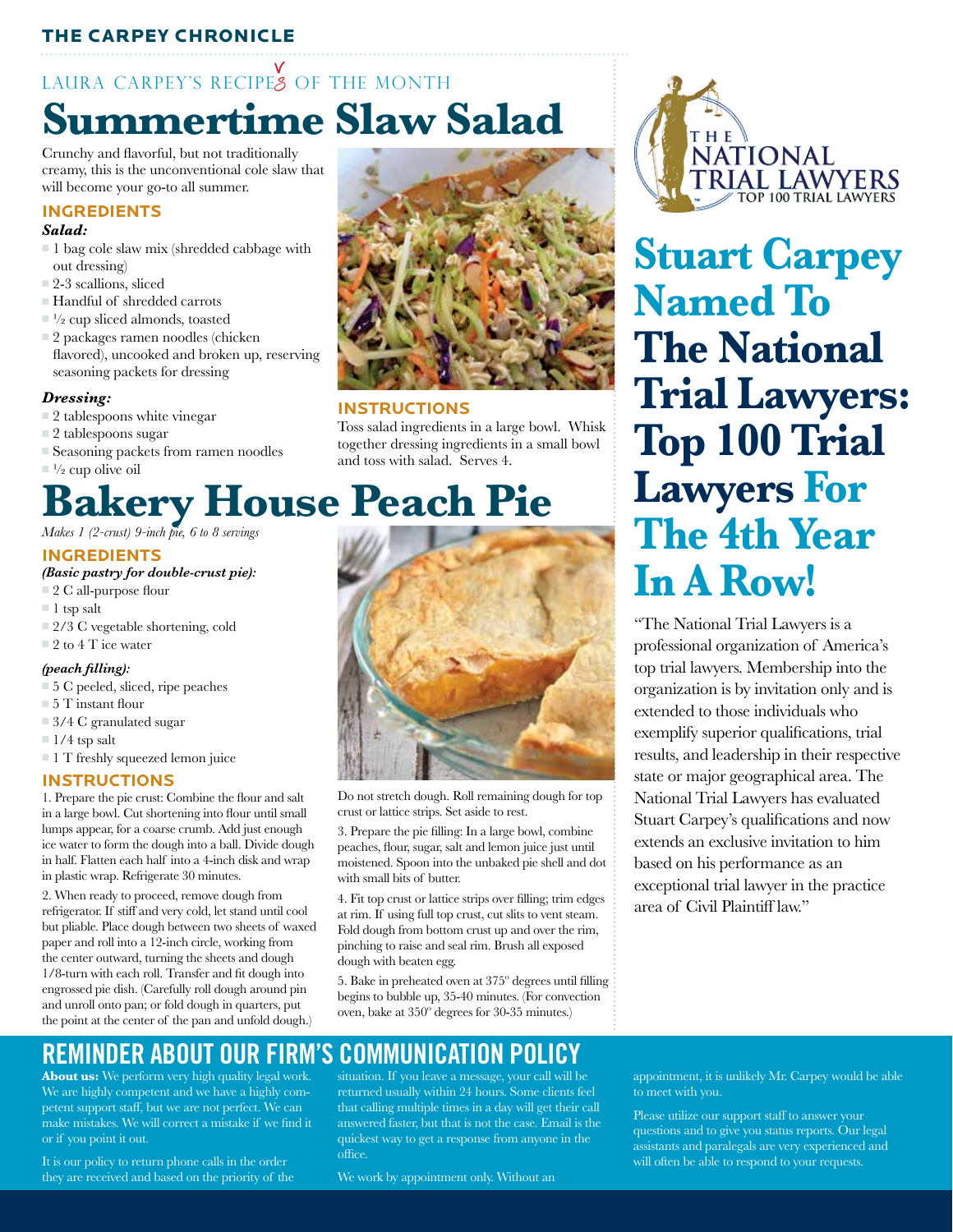**Our Goal Is To Get You The Best Settlement Possible In The Shortest Amount Of Time And Answer All The Questions You Have Along The Way While Getting Your Life Back On Track.**

Dear Friend:

If you are receiving our monthly newsletter, that is because you are special to us. You're dedicated to your family, to your friends, and you want to be successful and happy in your life.

But sometimes, bad things happen to good people. Car wrecks, on-thejob accidents, even freak fatal accidents. Tragedy is blind - it befalls every person at some point in his or her life.

And while we don't wish tragedy on anyone, we want you to know that we are here to help if you or anyone you know needs our help. We are highly trained, talented and excited to get up every morning and help make a difference in our clients' lives. We hope our firm's dedication to helping you, and people just like you, shows in every newsletter we send.



## **CARPEY LAW PROUDLY SUPPORTS BIKERS EVERYWHERE**

**Join Carpey Law for Bike Night at Hannum's Harley-Davidson in Sellersville, PA!**

# **JULY 19, 2017: 7-9 p.m.**

*Live original music, food, vendors and prizes!* 

Be sure to stop by the Carpey Law booth to say hi… **WE HAVE FREE STUFF! \*\*Event is free to all!** *Call us at (610)834-6030 for details.* 

### **Looking for Some Summer Fun? Visit Philly's Top Events & Festivals!**

*(continued from page 4)* **Philly Beer Week**

## **JUNE 2-11, 2017**

Philly Beer Week, the 10th annual celebration of Philadelphia's vibrant beer culture, takes over the city and region for 10 full days. Events range from tastings to lectures to beer-pairing dinners.



*For more information, visit www.phillylovesbeer.org*

### **Odunde Festival JUNE 11, 2017**

The largest African-American street festival on the East Coast comes to South Street during the annual Odunde Festival that features cultural, historical and events for all ages. Look forward to food



trucks and shopping vendors galore lining the streets. *For more information, visit www.odundefestival.org*

#### **Bastille Day at Eastern State Penitentiary JULY 15, 2017**

The masses storm the castle on Eastern State Penitentiary's Bastille Day, as re-enactors and audience members playfully recreate the storming of the Bastille.



Emceed by "Edith Piaf," Philly's version of this historic event includes experimental cabaret performances, dancing baguettes and Marie Antoinette tossing more than 3,000 Tastykakes out to the crowd.

*For more information, visit www.easternstate.org/visit/events/ bastille-day*

### **XPoNential Music Festival**

**JULY 28-30, 2017** WXPN, the public radio station of the University

of Pennsylvania, brings together musical legends and new performers at Wiggins Park and the BB&T Pavilion on the



Camden Waterfront for the XPoNential Music Festival. *For more information, visit www.xpnfest.org*